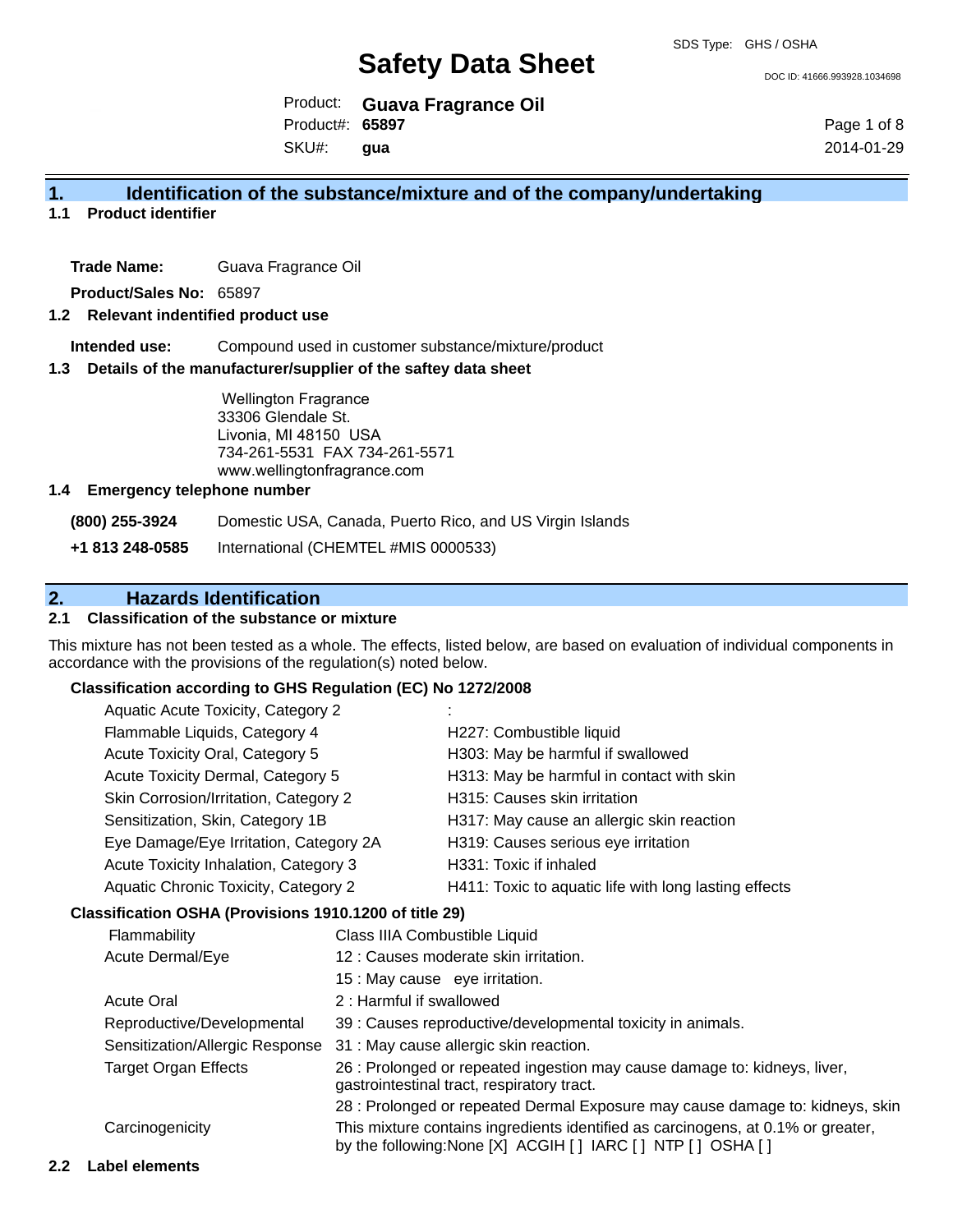DOC ID: 41666.993928.1034698

|                 | Product: Guava Fragrance Oil |
|-----------------|------------------------------|
| Product#: 65897 |                              |
| SKU#: gua       |                              |

Page 2 of 8 2014-01-29

# **Labelling (REGULATION (EC) No 1272/2008)**

# **Hazard pictograms**



# **Signal Word: Danger, Warning**

### **Hazard statments**

| H <sub>22</sub> 7 | Combustible liquid                              |
|-------------------|-------------------------------------------------|
| H303              | May be harmful if swallowed                     |
| H313              | May be harmful in contact with skin             |
| H315              | Causes skin irritation                          |
| H317              | May cause an allergic skin reaction             |
| H319              | Causes serious eye irritation                   |
| H331              | Toxic if inhaled                                |
| H411              | Toxic to aquatic life with long lasting effects |

#### **Precautionary Statements**

# **Prevention:**

| FICVEIIUUII.         |                                                                                                                                       |
|----------------------|---------------------------------------------------------------------------------------------------------------------------------------|
| P <sub>233</sub>     | Keep container tightly closed                                                                                                         |
| P <sub>235</sub>     | Keep cool                                                                                                                             |
| P <sub>264</sub>     | Wash hands thoroughly after handling                                                                                                  |
| P <sub>271</sub>     | Use only outdoors or in a well-ventilated area                                                                                        |
| P272                 | Contaminated work clothing should not be allowed out of the workplace                                                                 |
| P273                 | Avoid release to the environment                                                                                                      |
| <b>Response:</b>     |                                                                                                                                       |
| $P302 + P352$        | IF ON SKIN: Wash with soap and water                                                                                                  |
| $P304 + P340$        | IF INHALED: Remove victim to fresh air and keep at rest in a position comfortable for<br>breathing                                    |
| $P305 + P351 + P338$ | IF IN EYES: Rinse cautiously with water for several minutes Remove contact lenses if<br>present and easy to do. continue rinsing      |
| P311                 | Call a POISON CENTER or doctor/physician                                                                                              |
| P312                 | Call a POISON CENTER or doctor/physician if you feel unwell                                                                           |
| $P333 + P313$        | If skin irritation or a rash occurs: Get medical advice/attention                                                                     |
| $P337 + P313$        | If eye irritation persists: Get medical advice/attention                                                                              |
| P362                 | Take off contaminated clothing and wash before reuse                                                                                  |
| P363                 | Wash contaminated clothing before reuse                                                                                               |
| P370 + P378          | In case of fire: Use Carbon dioxide (CO2), Dry chemical, or Foam for extinction. Do not use<br>a direct water jet on burning material |
| P391                 | <b>Collect Spillage</b>                                                                                                               |
|                      |                                                                                                                                       |

### **2.3 Other Hazards**

**no data available**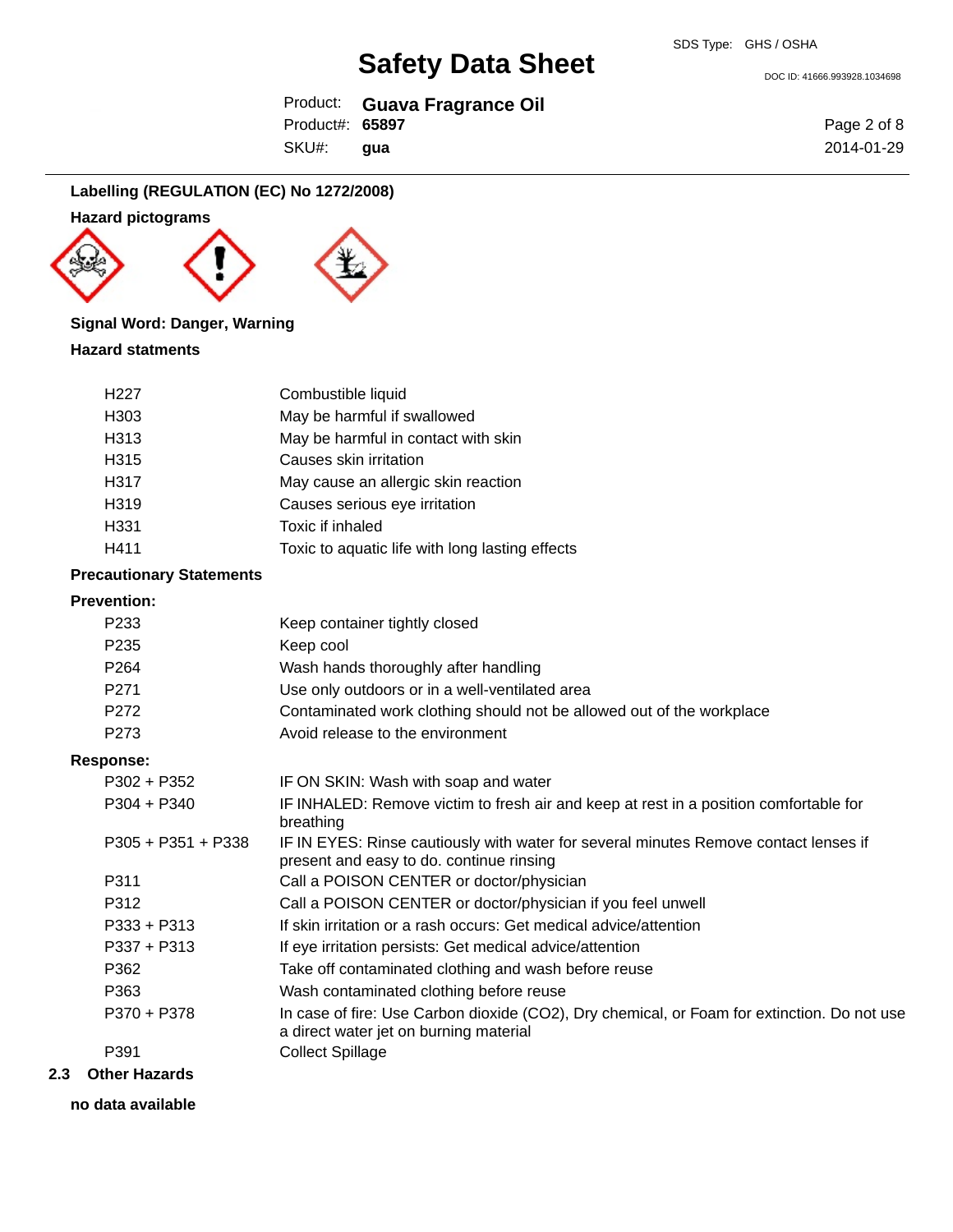DOC ID: 41666.993928.1034698

|                 | Product: Guava Fragrance Oil |
|-----------------|------------------------------|
| Product#: 65897 |                              |
| SKU#: gua       |                              |

Page 3 of 8 2014-01-29

# **3. Composition/Information on Ingredients**

# **3.1 Mixtures**

This product is a complex mixture of ingredients, which contains among others the following substance(s), presenting a health or environmental hazard within the meaning of the UN Globally Harmonized System of Classification and Labeling of Chemicals (GHS):

| CAS#<br>Ingredient     | EC#                                                      | Conc.<br>Range                                    | <b>GHS Classification</b>    | <b>OSHA Classification</b> |
|------------------------|----------------------------------------------------------|---------------------------------------------------|------------------------------|----------------------------|
| 84-66-2                | 201-550-6                                                | 40 - 50 %                                         | H316                         |                            |
| Diethyl phthalate      |                                                          |                                                   |                              |                            |
| 120-51-4               | 204-402-9                                                | 10 - 20 %                                         | H302; H313; H411             | 28, 3                      |
| <b>Benzyl Benzoate</b> |                                                          |                                                   |                              |                            |
| 8050-15-5              | 232-476-2                                                | 10 - 20 %                                         | H412                         | 31                         |
|                        |                                                          | Methyl ester of rosin (partially hydrogenated)    |                              |                            |
| 78-70-6                | 201-134-4                                                | 10 - 20 %                                         | H227; H303; H315; H319       | 12, 26                     |
| Linalool               |                                                          |                                                   |                              |                            |
| 68647-72-3             | 232-433-8                                                | $2 - 5%$                                          | H226; H304; H315; H317; H410 | 12, 3, 31                  |
|                        | Citrus aurantium var. dulcis                             |                                                   |                              |                            |
| 15356-70-4             | 239-388-3                                                | $2 - 5%$                                          | H227; H303; H315; H319       |                            |
| Menthol racemic        |                                                          |                                                   |                              |                            |
| 88-41-5                | 201-828-7                                                | $2 - 5%$                                          | H227; H303; H316; H411       | 12, 2                      |
|                        | 2-t-Butylcyclohexyl acetate                              |                                                   |                              |                            |
| 32210-23-4             | 250-954-9                                                | $2 - 5%$                                          | H303; H316; H317; H411       | 11, 15                     |
|                        | 4-tert-Butylcyclohexyl acetate                           |                                                   |                              |                            |
| 14901-07-6             | 238-969-9                                                | $2 - 5%$                                          | H316; H411                   | 11, 39                     |
| beta-lonone            |                                                          |                                                   |                              |                            |
| 706-14-9               | 211-892-8                                                | $2 - 5%$                                          | H316                         |                            |
| gamma-Decalactone      |                                                          |                                                   |                              |                            |
| 125-12-2               | 204-727-6                                                | $1 - 2%$                                          | H227; H316                   | 11, 15                     |
| Isobornyl acetate      |                                                          |                                                   |                              |                            |
| 4180-23-8              | 224-052-0                                                | $1 - 2%$                                          | H303; H316; H317             | 11, 15                     |
|                        | trans-Anethole [(E)-Anethole]                            |                                                   |                              |                            |
| 105-54-4               | 203-306-4                                                | $1 - 2%$                                          | H226; H316                   | 11                         |
| Ethyl butyrate         |                                                          |                                                   |                              |                            |
| 103-60-6               | 203-127-1                                                | $1 - 2%$                                          | H316                         | 11                         |
|                        | 2-Phenoxyethyl isobutyrate                               |                                                   |                              |                            |
| 54830-99-8             | 259-367-2                                                | $1 - 2%$                                          | H303; H316; H412             |                            |
|                        | Acetoxydihydrodicyclopentadiene                          |                                                   |                              |                            |
| 5392-40-5              | 226-394-6                                                | $1 - 2%$                                          | H227; H313; H315; H317; H319 | 26                         |
| Citral                 |                                                          |                                                   |                              |                            |
| 6413-10-1              | 229-114-0                                                | $1 - 2%$                                          | H227; H316                   | 11                         |
|                        |                                                          | Ethyl 2-methyl-1,3-dioxolane-2-acetate (Fructone) |                              |                            |
|                        | See Section 16 for full text of GHS classification codes |                                                   |                              |                            |

Total Hydrocarbon Content (%  $w/w$ ) = 2.97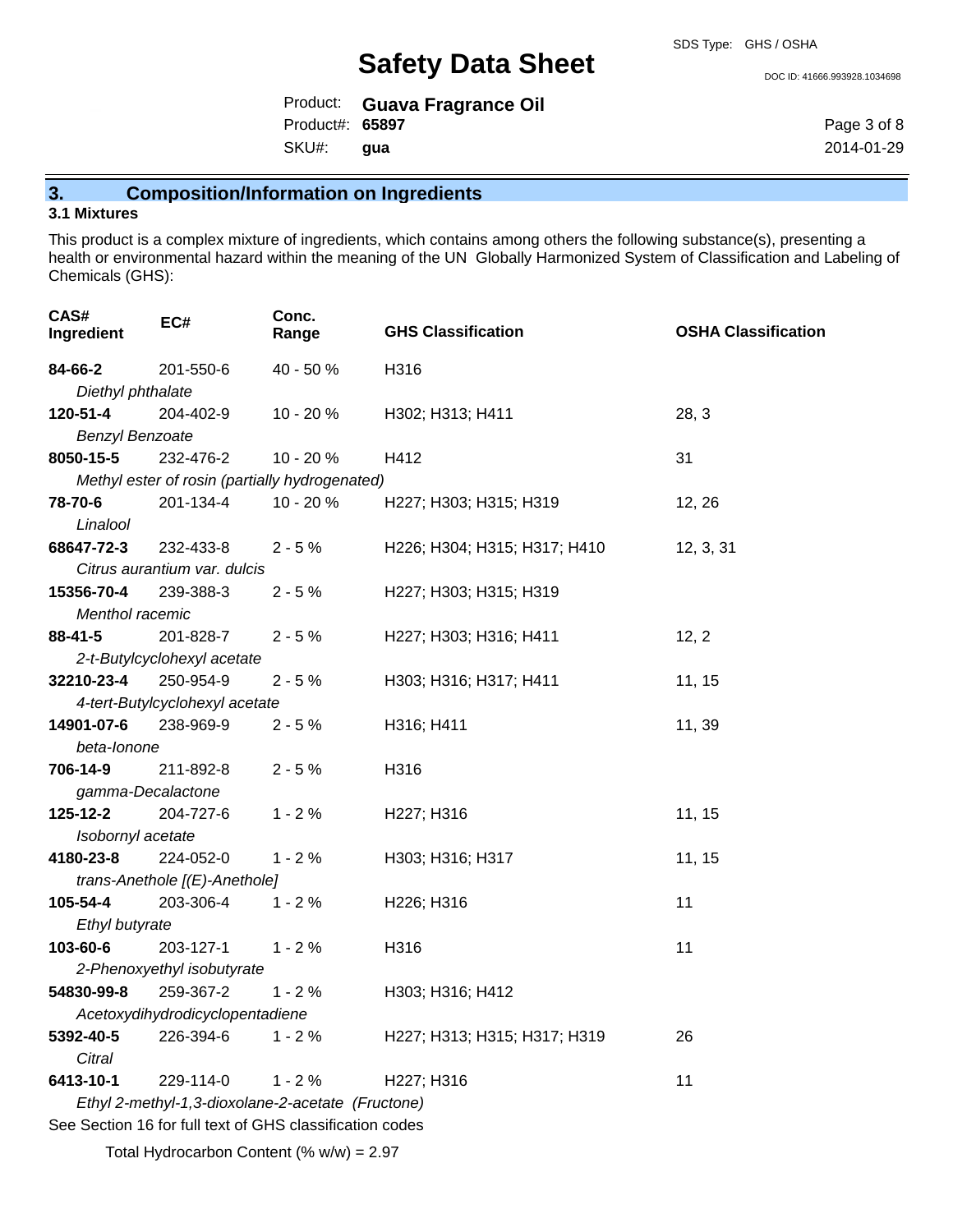DOC ID: 41666.993928.1034698

|                 | Product: Guava Fragrance Oil |
|-----------------|------------------------------|
| Product#: 65897 |                              |
| SKU#: gua       |                              |

Page 4 of 8 2014-01-29

| 4.                   | <b>First Aid Measures</b>                                                  |                                                                                                               |  |
|----------------------|----------------------------------------------------------------------------|---------------------------------------------------------------------------------------------------------------|--|
| 4.1                  | <b>Description of first aid measures</b>                                   |                                                                                                               |  |
|                      | Inhalation:                                                                | Remove from exposure site to fresh air and keep at rest.<br>Obtain medical advice.                            |  |
| <b>Eye Exposure:</b> |                                                                            | Flush immediately with water for at least 15 minutes.<br>Contact physician if symptoms persist.               |  |
|                      | <b>Skin Exposure:</b>                                                      | Remove contaminated clothes. Wash thoroughly with water (and soap).<br>Contact physician if symptoms persist. |  |
|                      | Ingestion:                                                                 | Rinse mouth with water and obtain medical advice.                                                             |  |
| 4.2                  | Most important symptoms and effects, both acute and delayed                |                                                                                                               |  |
|                      | Symptoms:                                                                  | no data available                                                                                             |  |
|                      | Risks:                                                                     | Refer to Section 2.2 "Hazard Statements"                                                                      |  |
| 4.3                  | Indication of any immediate medical attention and special treatment needed |                                                                                                               |  |
|                      | <b>Treatment:</b>                                                          | Refer to Section 2.2 "Response"                                                                               |  |
|                      |                                                                            |                                                                                                               |  |
| 5.                   | <b>Fire-Fighting measures</b>                                              |                                                                                                               |  |
| 5.1                  | <b>Extinguishing media</b>                                                 |                                                                                                               |  |
|                      | Suitable:                                                                  | Carbon dioxide (CO2), Dry chemical, Foam                                                                      |  |
|                      | Unsuitable                                                                 | Do not use a direct water jet on burning material                                                             |  |
| 5.2                  | Special hazards arising from the substance or mixture                      |                                                                                                               |  |
|                      | During fire fighting:                                                      | Water may be ineffective                                                                                      |  |
| 5.3                  | <b>Advice for firefighters</b>                                             |                                                                                                               |  |

### **6. Accidental Release Measures**

#### **6.1 Personal precautions, protective equipment and emergency procedures**

Avoid inhalation and contact with skin and eyes. A self-contained breathing apparatus is recommended in case of a major spill.

#### **6.2 Environmental precautions**

Keep away from drains, soil, and surface and groundwater.

### **6.3 Methods and materials for containment and cleaning up**

Clean up spillage promptly. Remove ignition sources. Provide adequate ventilation. Avoid excessive inhalation of vapors. Gross spillages should be contained by use of sand or inert powder and disposed of according to the local regulations.

### **6.4 Reference to other sections**

Not Applicable

# **7. Handling and Storage**

### **7.1 Precautions for safe handling**

Apply according to good manufacturing and industrial hygiene practices with proper ventilation. Do not drink, eat or smoke while handling. Respect good personal hygiene.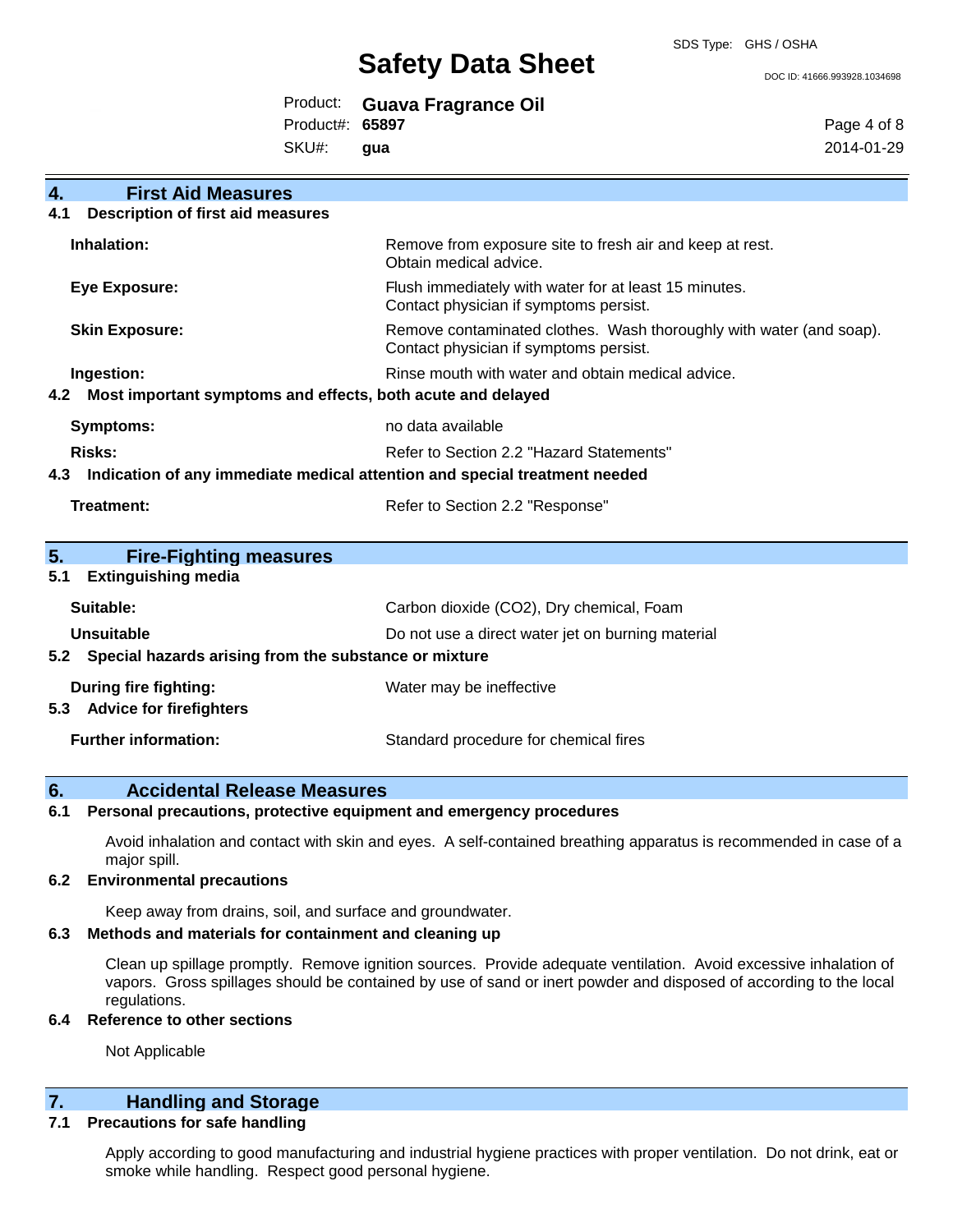DOC ID: 41666.993928.1034698

|                 | Product: Guava Fragrance Oil |
|-----------------|------------------------------|
| Product#: 65897 |                              |
| SKU#: gua       |                              |

Page 5 of 8 2014-01-29

#### **7.2 Conditions for safe storage, including any incompatibilities**

Store in a cool, dry and ventilated area away from heat sources and protected from light in tightly closed original container. Avoid plastic and uncoated metal container. Keep air contact to a minimum.

# **7.3 Specific end uses**

No information available

# **8. Exposure Controls/Personal Protection**

### **8.1 Control parameters**

| <b>Exposure Limits:</b>        |                   |                                                                                                                                          |                         |                           |             |                         |
|--------------------------------|-------------------|------------------------------------------------------------------------------------------------------------------------------------------|-------------------------|---------------------------|-------------|-------------------------|
| <b>Component</b>               |                   |                                                                                                                                          | <b>ACGIH</b><br>TWA ppm | ACGIH<br>STEL ppm TWA ppm | <b>OSHA</b> | <b>OSHA</b><br>STEL ppm |
| 84-66-2                        | Diethyl phthalate |                                                                                                                                          | 5                       |                           |             |                         |
| <b>Engineering Controls:</b>   |                   | Use local exhaust as needed.<br>8.2 Exposure controls - Personal protective equipment                                                    |                         |                           |             |                         |
| Eye protection:                |                   | Tightly sealed goggles, face shield, or safety glasses with brow guards and side shields, etc.<br>as may be appropriate for the exposure |                         |                           |             |                         |
| <b>Respiratory protection:</b> |                   | Avoid excessive inhalation of concentrated vapors. Apply local ventilation where appropriate.                                            |                         |                           |             |                         |
| <b>Skin protection:</b>        |                   | Avoid Skin contact. Use chemically resistant gloves as needed.                                                                           |                         |                           |             |                         |

# **9. Physical and Chemical Properties**

#### **9.1 Information on basic physical and chemical properties**

| <b>Appearance:</b>           | Conforms to Standard     |
|------------------------------|--------------------------|
| Odor:                        | Conforms to Standard     |
| Color:                       | Colorless to Yellow Tint |
| Viscosity:                   | Liquid                   |
| <b>Freezing Point:</b>       | Not determined           |
| <b>Boiling Point:</b>        | Not determined           |
| <b>Melting Point:</b>        | Not determined           |
| <b>Flashpoint:</b>           | 170 F (76.67 C)          |
| <b>Auto flammability:</b>    | Not determined           |
| <b>Explosive Properties:</b> | None Expected            |
| <b>Oxidizing properties:</b> | None Expected            |
| Vapor Pressure (mmHg@20 C):  | 1.5801                   |
| %VOC:                        | 7.8                      |
| Specific Gravity @ 25 C:     | 1.0200                   |
| Density $@25C$ :             | 1.0170                   |
| Refractive Index @ 25 C:     | 1.4925                   |
| Soluble in:                  | Oil                      |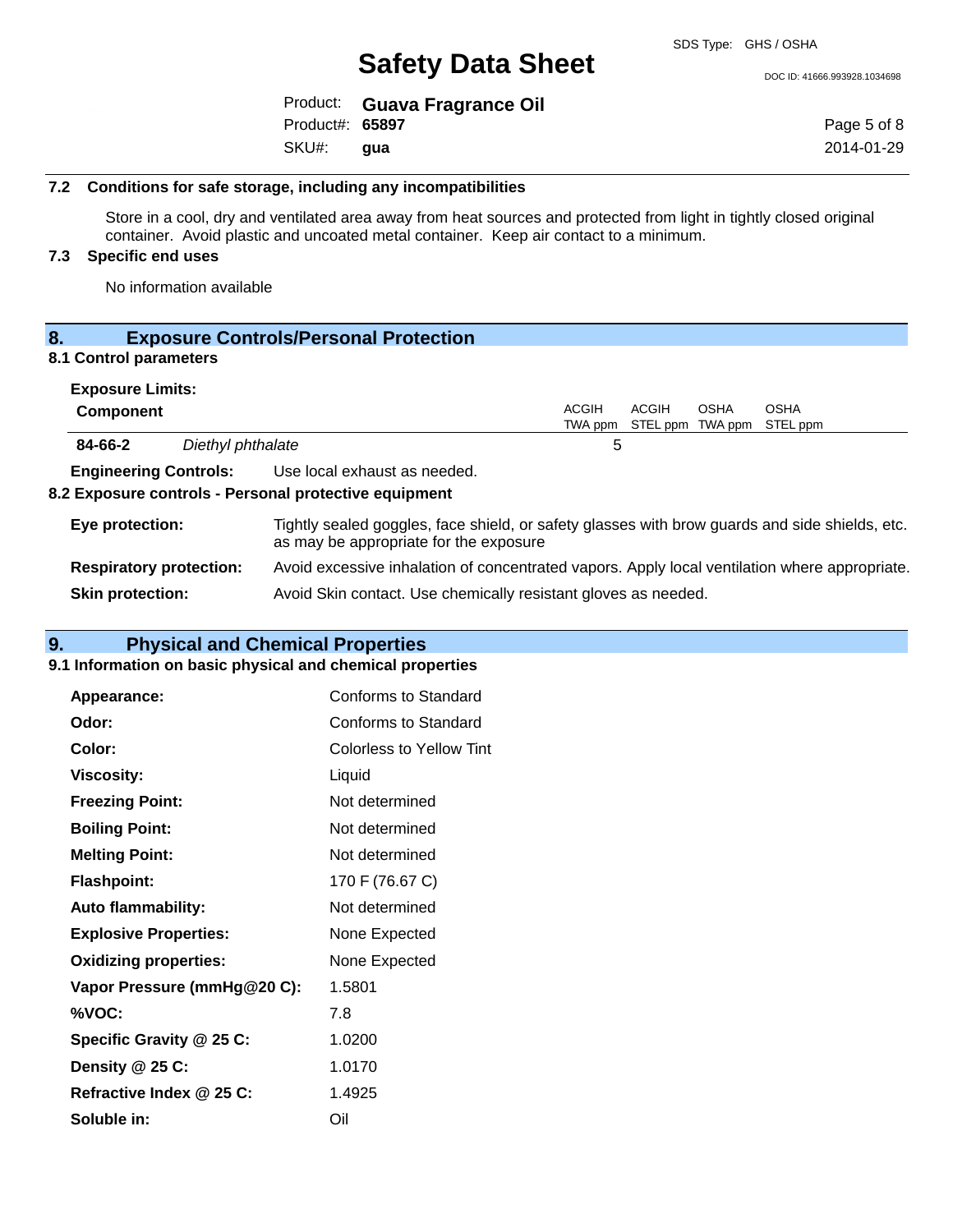SDS Type: GHS / OSHA

DOC ID: 41666.993928.1034698

|                 | Product: Guava Fragrance Oil |
|-----------------|------------------------------|
| Product#: 65897 |                              |
| SKU#: gua       |                              |

Page 6 of 8 2014-01-29

# **10. Stability and Reactivity**

| 10.1 Reactivity                         | None                                               |
|-----------------------------------------|----------------------------------------------------|
| <b>10.2 Chemical stability</b>          | Stable                                             |
| 10.3 Possibility of hazardous reactions | None known                                         |
| 10.4 Conditions to avoid                | None known                                         |
| 10.5 Incompatible materials             | Strong oxidizing agents, strong acids, and alkalis |
| 10.6 Hazardous decomposition products   | None known                                         |

# **11. Toxicological Information**

| <b>Acute toxicity - Oral</b>                       | (LD50: 4,178.57) May be harmful if swallowed             |
|----------------------------------------------------|----------------------------------------------------------|
| <b>Acute toxicity - Dermal</b>                     | (LD50: 4,091.49) May be harmful in contact with skin     |
| <b>Acute toxicity - Inhalation</b>                 | (LC50: 8.95) Toxic if inhaled                            |
| <b>Skin corrosion / irritation</b>                 | Causes skin irritation                                   |
| Serious eye damage / irritation                    | Causes serious eye irritation                            |
| <b>Respiratory sensitization</b>                   | Not classified - the classification criteria are not met |
| <b>Skin sensitization</b>                          | May cause an allergic skin reaction                      |
| <b>Germ cell mutagenicity</b>                      | Not classified - the classification criteria are not met |
| Carcinogenicity                                    | Not classified - the classification criteria are not met |
| <b>Reproductive toxicity</b>                       | Not classified - the classification criteria are not met |
| Specific target organ toxicity - single exposure   | Not classified - the classification criteria are not met |
| Specific target organ toxicity - repeated exposure | Not classified - the classification criteria are not met |
| <b>Aspiration hazard</b>                           | Not classified - the classification criteria are not met |

# **12. Ecological Information**

**12.1 Toxicity**

| <b>Acute acquatic toxicity</b>     |                                                 |
|------------------------------------|-------------------------------------------------|
| <b>Chronic acquatic toxicity</b>   | Toxic to aquatic life with long lasting effects |
| <b>Toxicity Data on soil</b>       | no data available                               |
| <b>Toxicity on other organisms</b> | no data available                               |
|                                    |                                                 |
| 12.2 Persistence and degradability | no data available                               |
| 12.3 Bioaccumulative potential     | no data available                               |
| 12.4 Mobility in soil              | no data available                               |
| 12.5 Other adverse effects         | no data available                               |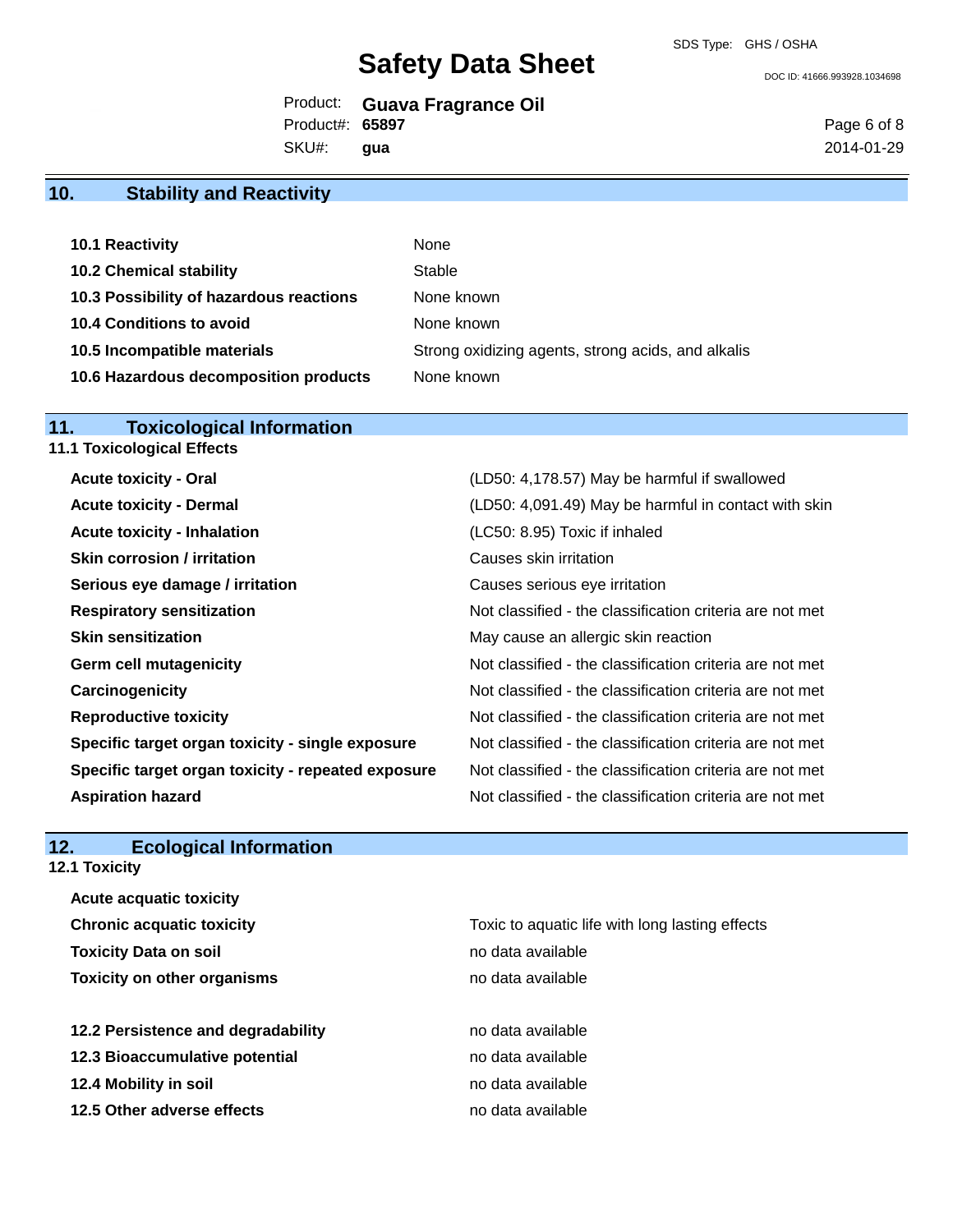DOC ID: 41666.993928.1034698

|                 | Product: Guava Fragrance Oil |
|-----------------|------------------------------|
| Product#: 65897 |                              |
| SKU#: gua       |                              |

Page 7 of 8 2014-01-29

### **13. Disposal Conditions**

#### **13.1 Waste treatment methods**

Do not allow product to reach sewage systems. Dispose of in accordance with all local and national regulations. Send to a licensed waste management company.The product should not be allowed to enter drains, water courses or the soil. Do not contaminate ponds, waterways or ditches with chemical or used container.

# **14. Transport Information**

| <b>Regulator</b><br>U.S. DOT (Non-Bulk)<br><b>Chemicals NOI</b><br><b>ADR/RID (International Road/Rail)</b> |            | <b>Class</b> | <b>Pack Group</b><br>Not Regulated - Not Dangerous Goods | <b>Sub Risk</b> | UN-nr. |
|-------------------------------------------------------------------------------------------------------------|------------|--------------|----------------------------------------------------------|-----------------|--------|
| <b>Environmentally Hazardous</b><br>Liquid, n.o.s.                                                          | Substance. | 9            | Ш                                                        |                 | UN3082 |
| <b>IATA (Air Cargo)</b><br><b>Environmentally Hazardous</b><br>Liquid, n.o.s.                               | Substance. | 9            | Ш                                                        |                 | UN3082 |
| <b>IMDG (Sea)</b><br><b>Environmentally Hazardous</b><br>Liquid, n.o.s.                                     | Substance. | 9            | Ш                                                        |                 | UN3082 |

| 15.<br><b>Regulatory Information</b>       |                                                              |
|--------------------------------------------|--------------------------------------------------------------|
| <b>U.S. Federal Regulations:</b>           |                                                              |
| <b>TSCA (Toxic Substance Control Act):</b> | All components of the substance/mixture are listed or exempt |
| 40 CFR(EPCRA, SARA, CERCLA and CAA)        | This product contains the following components:              |
| 84-66-2<br>$201 - 550 - 6$ 40 - 50 %       | Diethyl phthalate                                            |
| <b>U.S. State Regulations:</b>             |                                                              |
| <b>California Proposition 65 Warning</b>   | No Warning required                                          |
| <b>Canadian Regulations:</b>               |                                                              |
| <b>DSL / NDSL</b>                          | 100.00% of the components are listed or exempt.              |
|                                            |                                                              |

# **16. Other Information**

# **GHS H-Statements referred to under section 3** H226 : Flammable liquid and vapour **H227** : Combustible liquid H302 : Harmful if swallowed H303 : May be harmful if swallowed H304 : May be fatal if swallowed and enters airways H313 : May be harmful in contact with skin H315 : Causes skin irritation et al. (a) H316 : Causes mild skin irritation H317 : May cause an allergic skin reaction **H319** : Causes serious eye irritation H410 : Very toxic to aquatic life with long lasting effects H411 : Toxic to aquatic life with long lasting effects

- H412 : Harmful to aquatic life with long lasting effects
-